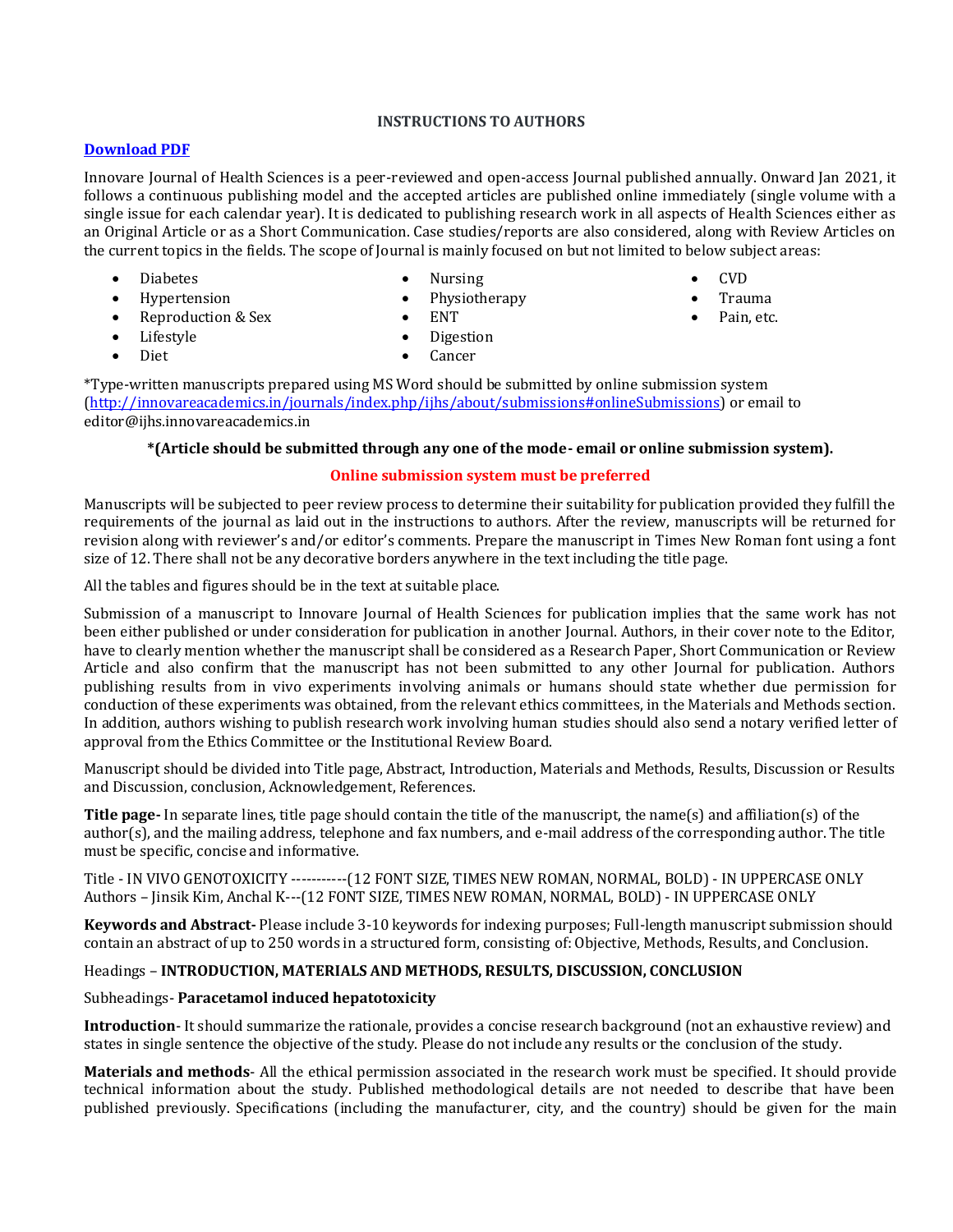drugs, chemicals, and instruments. Indicate the statistical methods used and identify statistical significance using superscripts (\* and \*\*) following the data (\* $P < 0.05$ , \*\* $P < 0.01$ ).

**Results**- It should reveal the findings of works.

**Discussion**- It should be with the interpretation of the results and their comparison with those of other studies. No need to repeat the results, review literature, textbook knowledge or cite references that do not have a close relationship with the present result.

**Conclusion** – conclude the study linking back to the aim of the study.

**Abbreviations-** At the first appearance in the abstract and the text, abbreviations should be preceded by words for which they stand.

**Tables-** Tables must be concise and cited consecutively using Arabic numerals in the text (Table 1, Table 2...etc.). The title of the table should clearly indicate the nature of the contents and sufficient detail should be included in the footnote to facilitate interpretation without reference to the text. Use horizontal rules only.

Table Format – It should be designed using table tools of MS Word and exactly same as below

**Table 1: ---(12 font size, times new roman, normal, bold)**

| <b>Heading 1</b> | Column heading 2 (unit) |
|------------------|-------------------------|
| Data             |                         |
| Data             |                         |
| Data             |                         |
| Data             |                         |

**Figures** -Figures (photographs, drawings, diagrams and charts) should be clear, easily legible and cited consecutively using Arabic numerals in the text(fig. 1, fig. 2...etc.). Please supply figures 1.5 to 2 times the size at which they will be finally reproduced. For line work, submit black-ink drawings of professional quality. Micrographs or other glossy photographs must be of the highest quality. Use standard symbols: ○, ●, ×, □, ■, △, ▲. Freehand or typewritten lettering is unacceptable. If a figure comprises more than one glossy photograph, these should be marked A, B, C...etc. Figure legends should be marked clearly with their correspond letters. Legends should contain sufficient detail to permit figure interpretation without reference to the text. Scale markers should be indicated in the photographs. Color plates are also welcome. The choice of cover art illustration will be made by the Editor.

Figure format –

#### **Fig. 1: ---(12 Font size, Times New Roman, Normal, Bold)**

Manuscripts that fail to conform to the requirements of the Journal, as specified under 'Instructions to Authors', will be rejected outright.

Tables and figures should be cited in the text in numerical order. Table 2 should not be first cited before table 1.

| <b>Physical quantity</b> | <b>Base unit</b> | SI Symbol |
|--------------------------|------------------|-----------|
| Length                   | meter            | m         |
| Mass                     | gram             | g         |
|                          | kilogram         | kg        |
|                          | microgram        | μg        |
| Time                     | second           | S         |
|                          | minute           | min       |
|                          | hour             | h         |
|                          | day              | d         |
|                          | week             | W         |
|                          | month            | mo        |

**Units and Symbols** - The use of the International System of Units (SI) is recommended.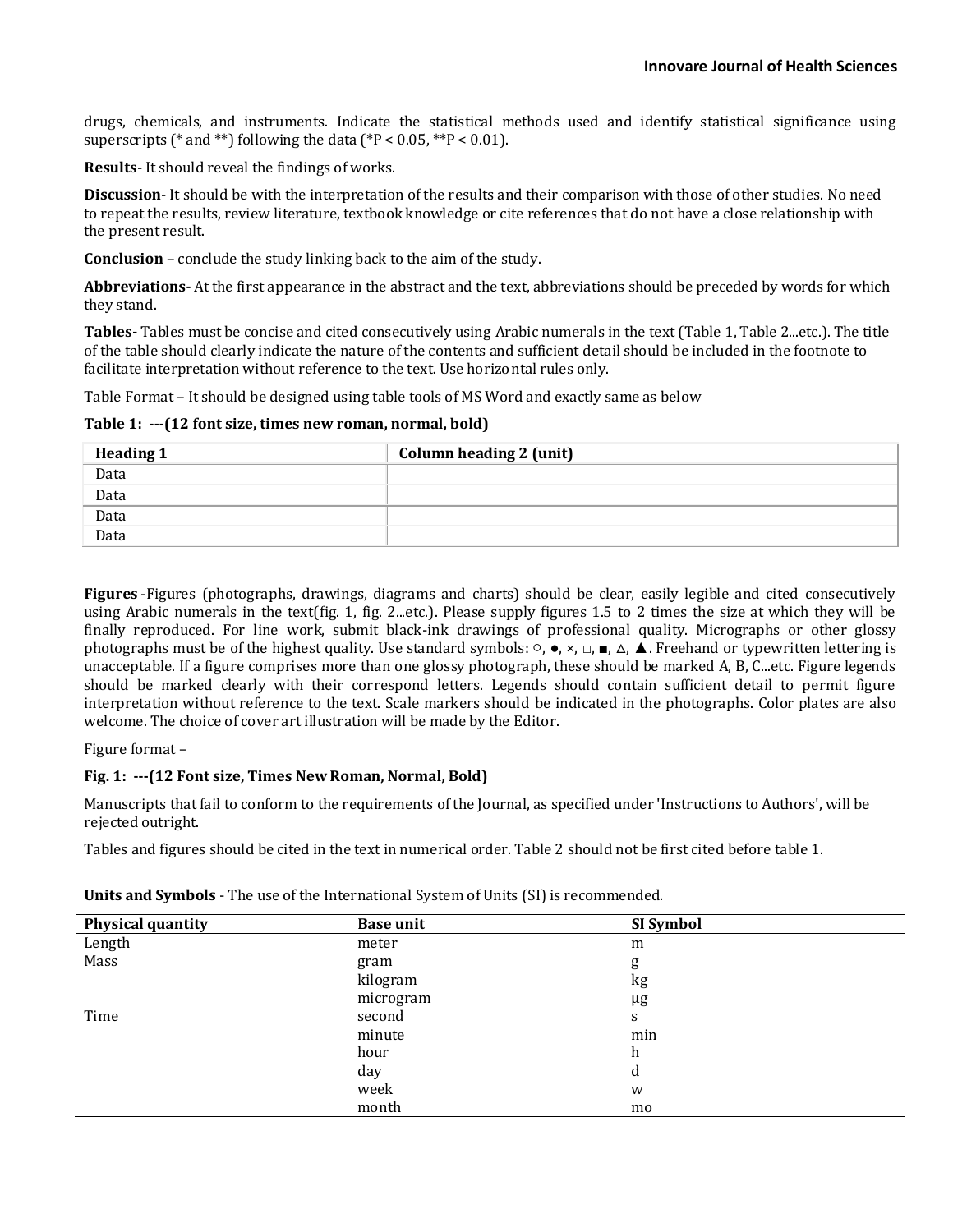#### **Innovare Journal of Health Sciences**

|                     | year         | v               |  |
|---------------------|--------------|-----------------|--|
| Amount of substance | mole         | mol             |  |
| Area                | square meter | m <sub>2</sub>  |  |
| Volume              | cubic meter  | m <sub>3</sub>  |  |
|                     | liter        |                 |  |
|                     | milliliter   | ml              |  |
|                     | microliter   | μl              |  |
|                     | temperature  | $\rm ^{\circ}C$ |  |

| <b>Specification</b>                                    | Example          | Correct style   |
|---------------------------------------------------------|------------------|-----------------|
| Use lowercase for symbols or abbreviations,             | Kilogram         | kg              |
| Symbols are not followed by a period, exception end of  | meter            | m               |
| sentence                                                |                  |                 |
| Do not pluralize symbols                                | kilograms        | kg              |
| When numbers are printed symbols are preferred          | 100 meters       | $100 \text{ m}$ |
| Space between number and symbol                         | 2 <sub>mol</sub> | 2 mol           |
|                                                         | 10 <sub>mg</sub> | $10 \text{ mg}$ |
|                                                         | $60^{\circ}$ C   | 60 °C           |
| Place a zero before a decimal                           |                  | 0.01            |
| Decimal numbers are preferable to fractions             |                  | 0.75            |
| Space used to separate long number exception four-digit |                  | 1 500 000       |
| numbers                                                 |                  | 1000            |

#### **References**

References should be numbered consecutively in the order in which they are first mentioned in the text (not in alphabetic order). Identify references in text, tables, and legends by Arabic numerals in parenthesis/bracket like- [1]. References cited only in tables or figure legends should be numbered in accordance with the sequence established by the first identification in the text of the particular table or figure. National Library of Medicine (NLM) style should be used for the references. Use complete name of the journal for non-indexed journals. Avoid using abstracts as references. Information from manuscripts submitted but not accepted should be cited in the text as "unpublished observations" with written permission from the source. Avoid citing a "personal communication" unless it provides essential information not available from a public source, in which case the name of the person and date of communication should be cited in parentheses in the text. For scientific articles, contributors should obtain written permission and confirmation of accuracy from the source of a personal communication.

The commonly cited types of references are shown here, for other types of references such as published, unpublished, and/or electronic materials, etc. please refer to uniform requirements of NLM (https://www.nlm.nih.gov/bsd/uniform\_requirements.html) or ICMJE Guidelines (http://www.icmje.org).

#### *Articles in Journals*

- 1. Halpern SD, Ubel PA, Caplan AL. Solid-organ transplantation in HIV-infected patients. N Engl J Med. 2002 Jul 25;347(4):284-7.
- 2. Volume with supplement: Geraud G, Spierings EL, Keywood C. Tolerability and safety of frovatriptan with short- and long-term use for treatment of migraine and in comparison with sumatriptan. Headache. 2002;42 Suppl 2:S93-9.
- 3. Issue with supplement: Glauser TA. Integrating clinical trial data into clinical practice. Neurology. 2002;58(12 Suppl 7):S6-12.

#### *Books and Other Monographs*

- 1. Personal author(s): Murray PR, Rosenthal KS, Kobayashi GS, Pfaller MA. Medical microbiology. 4th ed. St. Louis: Mosby; 2002.
- 2. Editor(s), compiler(s) as author: Gilstrap LC 3rd, Cunningham FG, VanDorsten JP, editors. Operative obstetrics. 2nd ed. New York: McGraw-Hill; 2002.